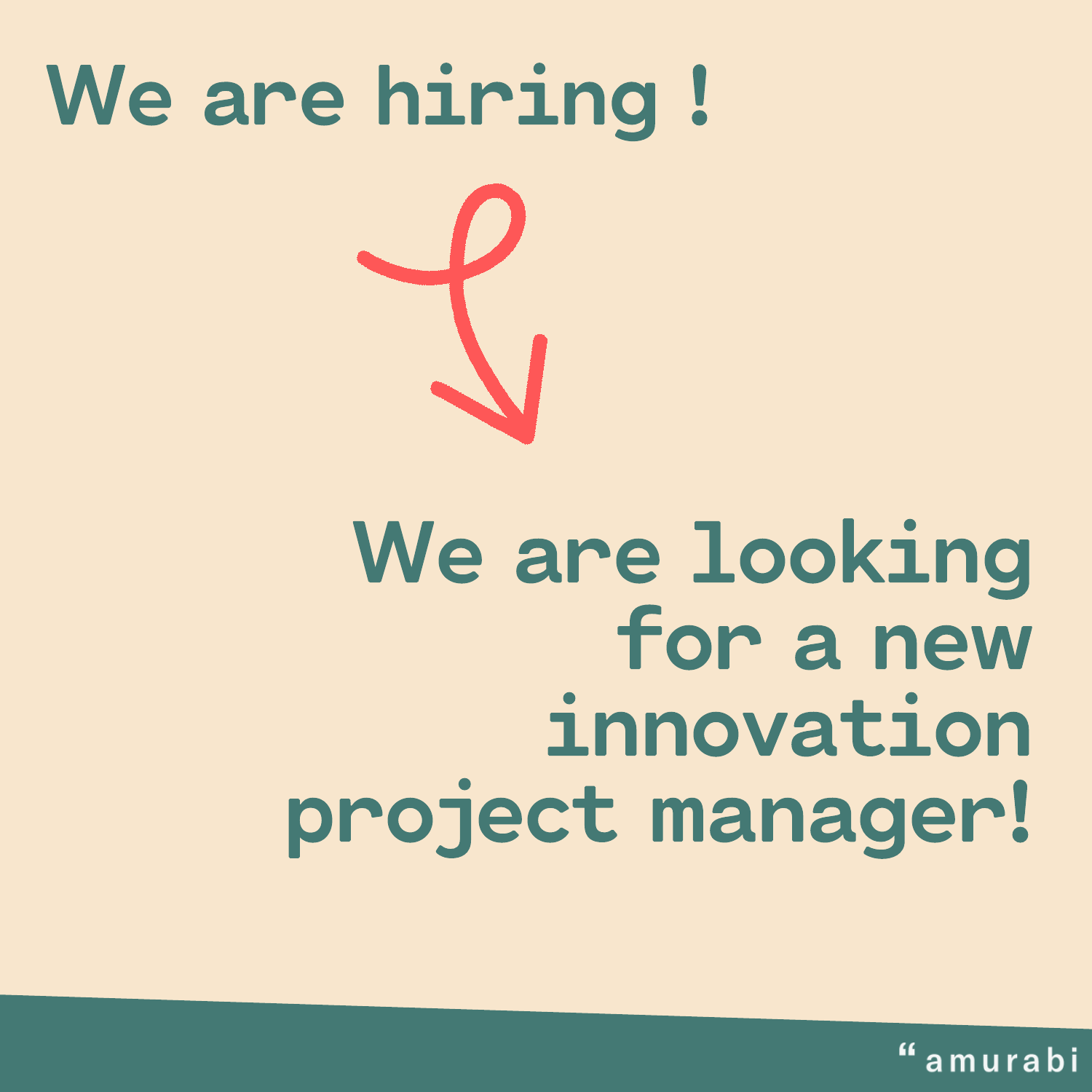#### YO $\Box$ RMI $\mathbf{O}$  $\mathbf{O}$ ION

### **Want to make complexity accessible, empower users and contribute to the development of the human-centric practice of law?**

We are looking for an additional project manager to grow a small team that delivers big projects for renown clients around the world, and is making a difference in the legal industry!

Working with a wide variety of team members (designers, lawyers, experts in neuroscience…) you will be at the heart of the team and help run impactful projects for a wide variety of clients: from creating a legal platform for a 700+ legal division to transforming the contractual framework for a Cloud European champion.

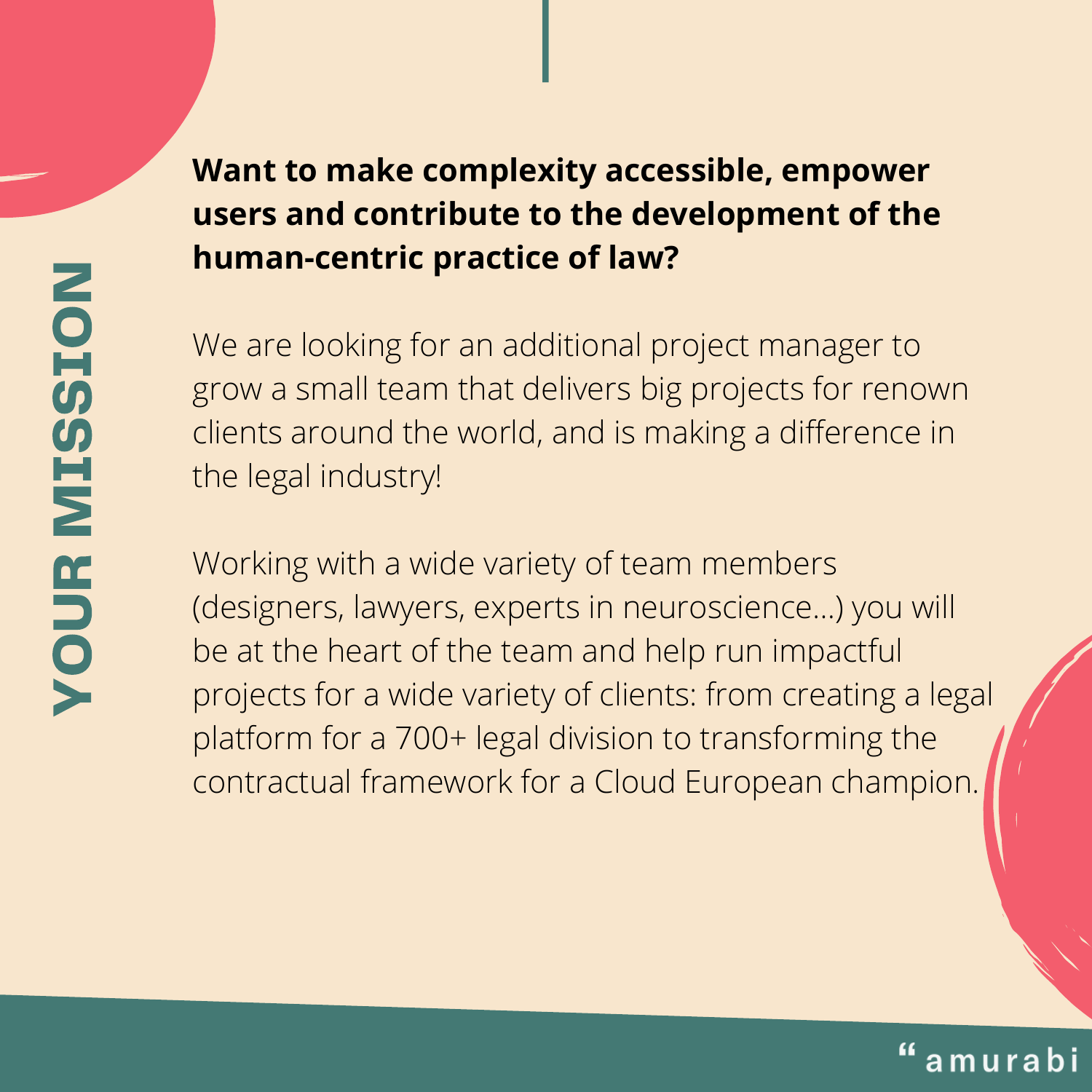- **Pitching projects:** analyzing prospects needs and how we can best address them within the range of services we offer.
- **Running projects:** From kick-off to delivery, you will be the client's main interlocutor to ensure our projects are not "just" a success, but also a powerful and enjoyable experience. It's not just about the destination, but also about the journey!
- **Co-facilitate and analyze user workshops:** Our approach to law is user-centric and we always run user-workshops or user interviews as a first step, to truly understand their needs and frustrations. With the help of the project team, you will prepare the workshops, co-facilitate and analyze the insights collected, as a basis for the redesign of the project
- **Coordinate a talented team**: To bring the project to life, you have a 360 vision of the project, and are in charge of ensuring that each team member (lawyer, designers, developers, neurosciences experts) can bring out its best throughout the project.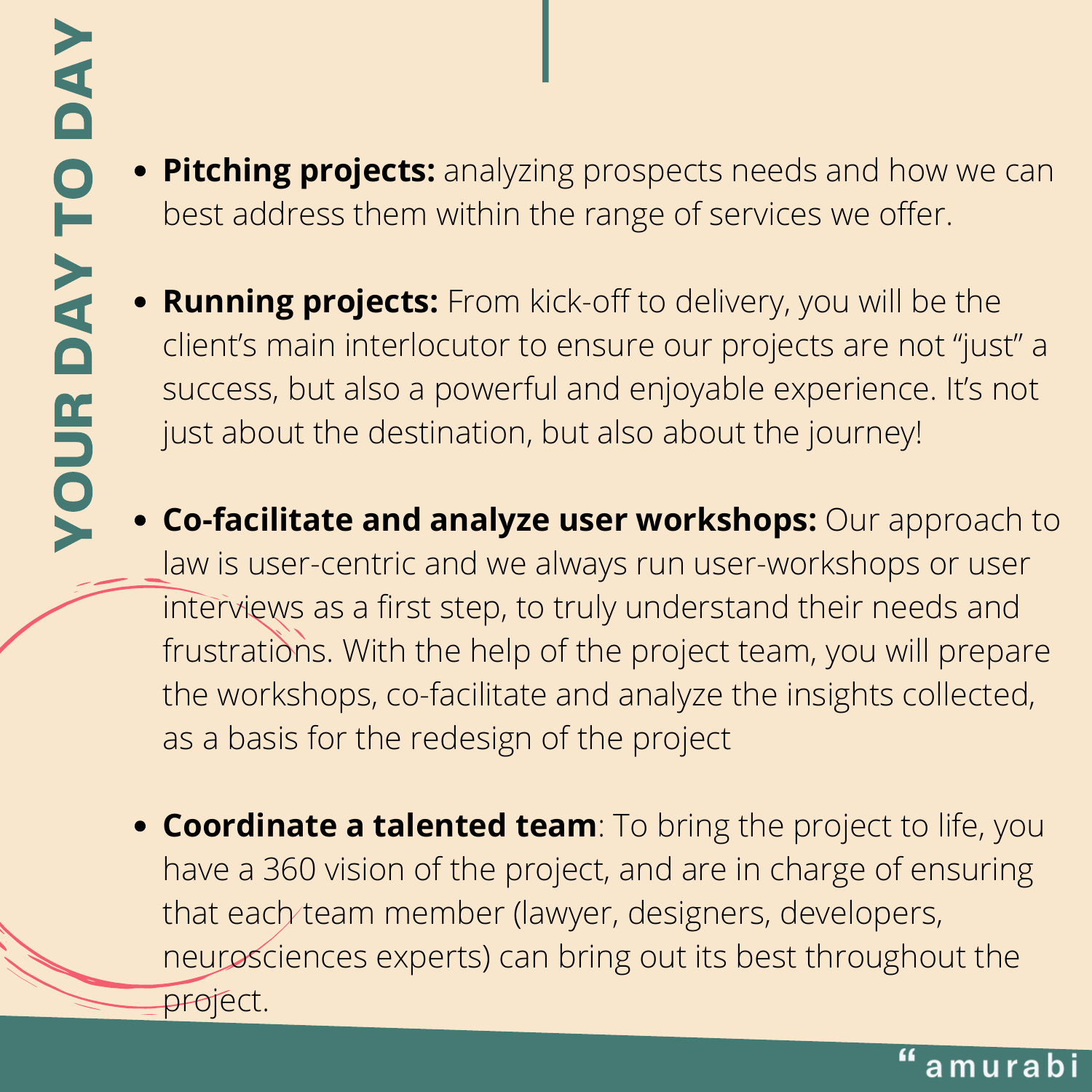**You are a doer and problem-solver:** You are driven by the success of your projects and your team, client satisfaction and the quality of the work you deliver. Pragmatic and hands on, you're happy when things get done, and well.

- **You have great interpersonal skills:** You love and know how to communicate with clients and team members from all horizons. You easily communicate on your work and like to present your ideas to your team or clients.
- **You are not afraid of change!** You are curious, love to learn from others and run agile projects.

amurabi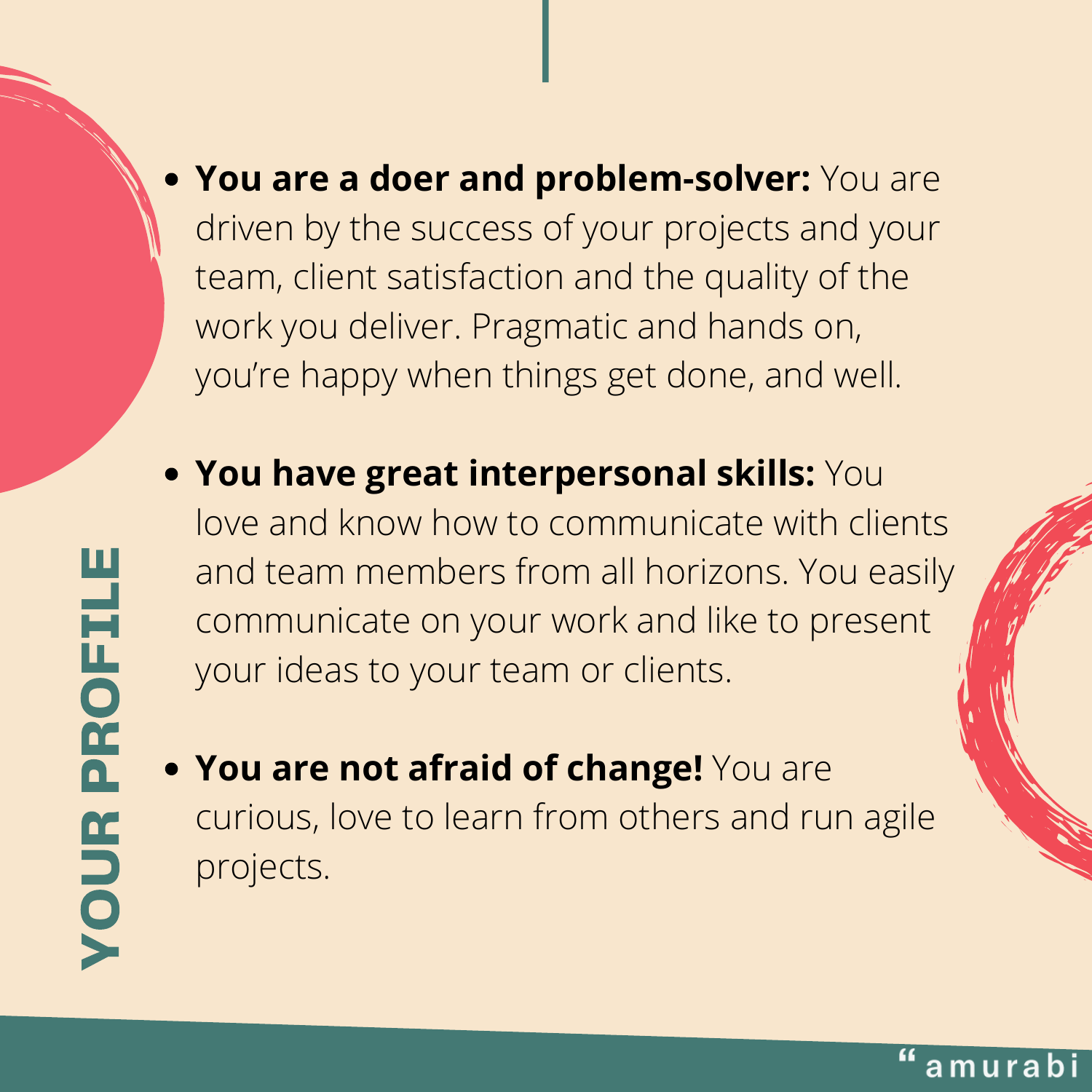- **You are detailed oriented:** meticulous, you are extremely organized, and you love it! You like to take on several projects and know how to multitask. You deliver quality work each time.
- **You want to have an impact:** you want to make a difference and you enjoy spontaneously making the extra mile that was not foreseen, to reach systemic impact.
- **You are curious, empathic, and innovative at heart**

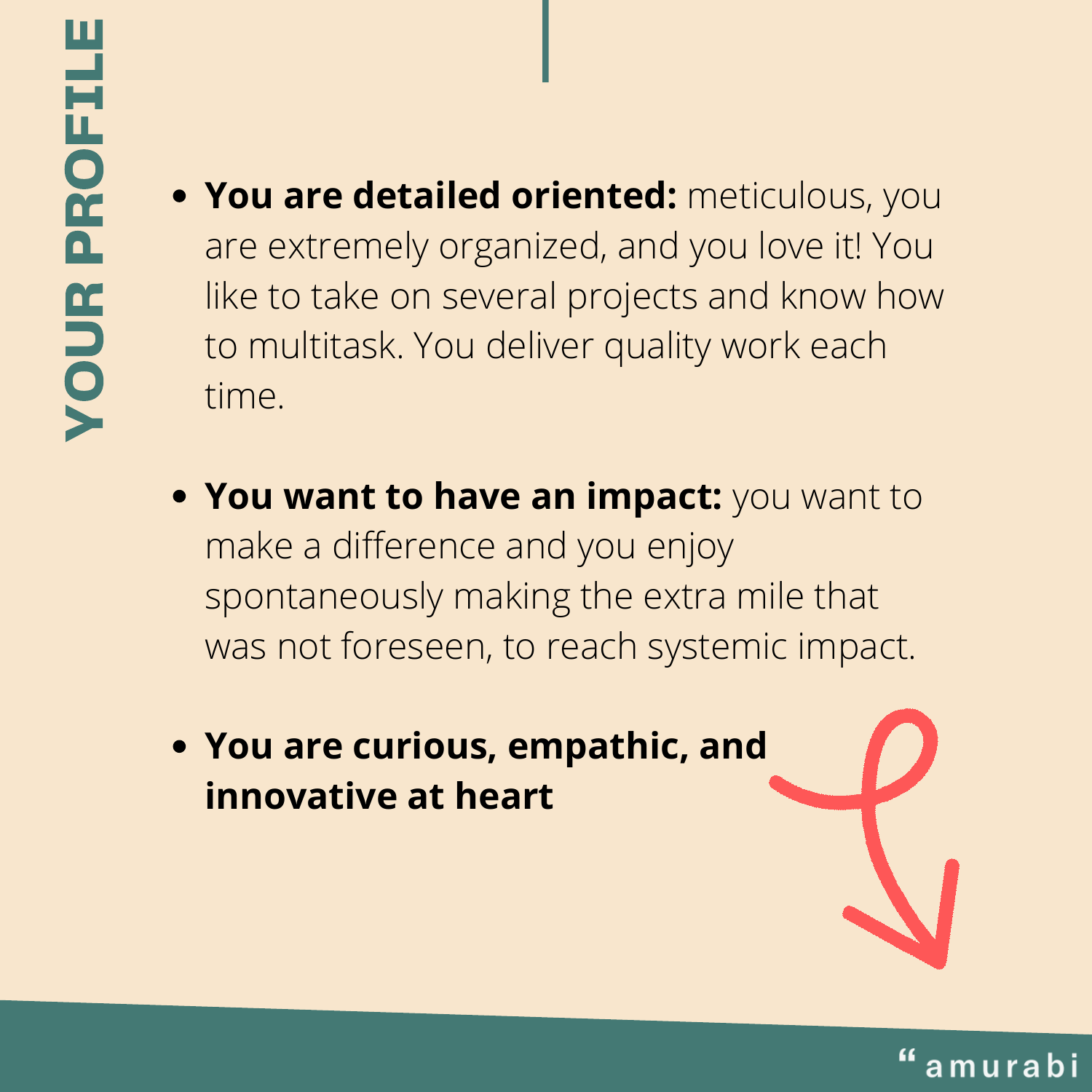You have **at least 2 years' experience** as a project manager.

**A legal / legaltech background** is necessary to understand our clients challenges and needs.

**Academic background:** Business School, Sciences Po, Law School – a multidisciplinary background is encouraged!

You are **fluent** in both French and English

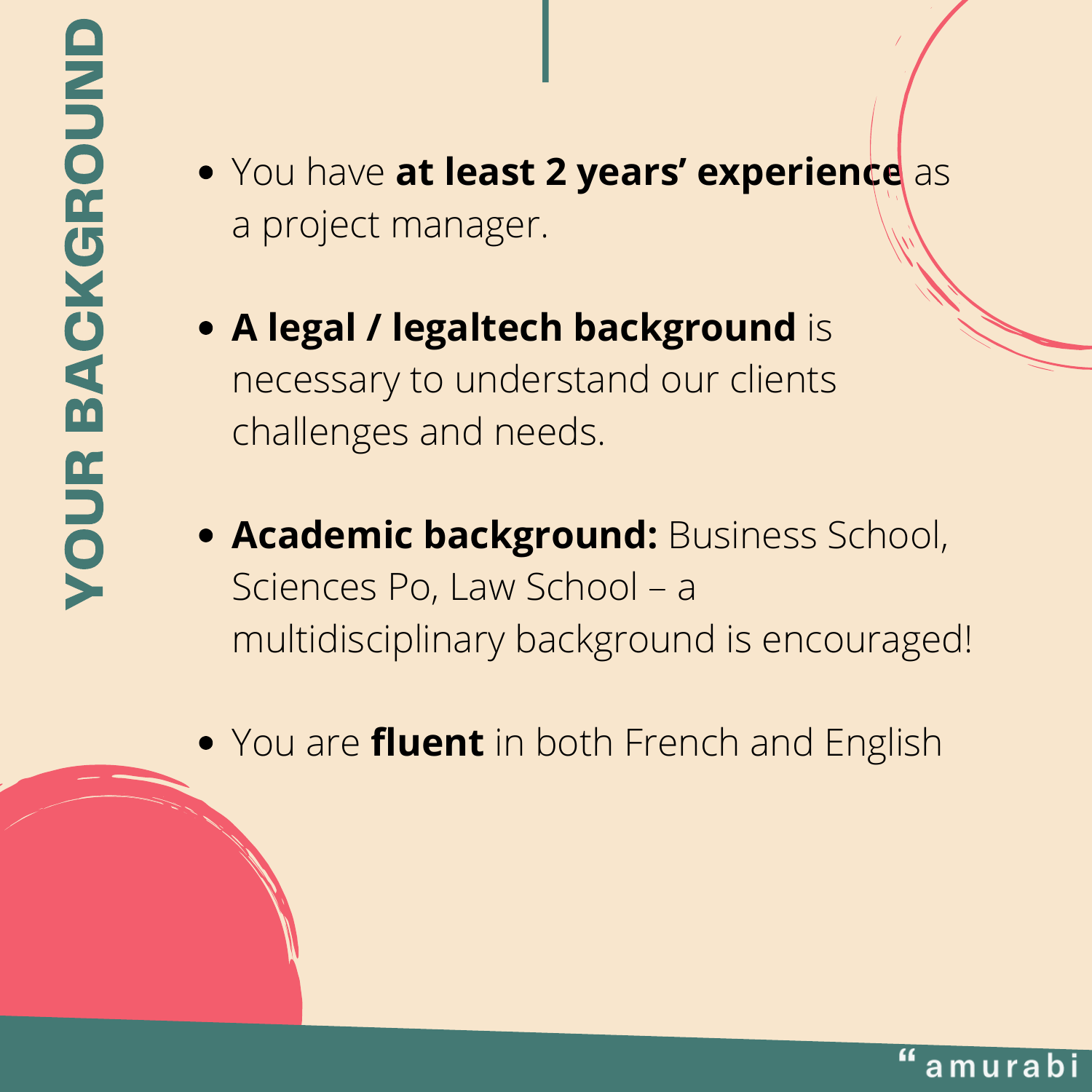### Who are we?

We are a legal innovation by design agency

"amurabi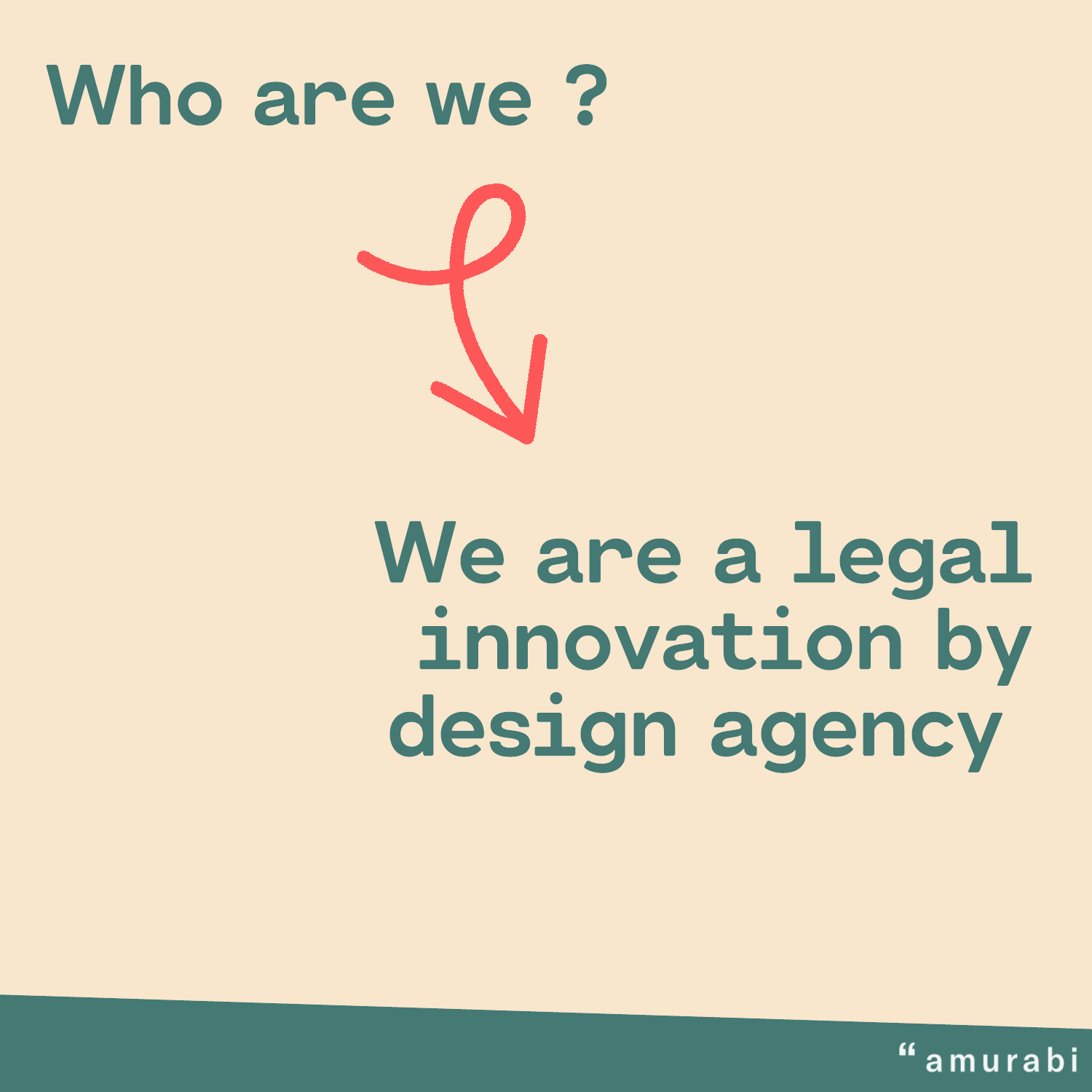- Our goal at Amurabi is to make law accessible, actionable and engaging. We work to reconcile users and the law, to ensure access to justice and democracy.
- We are a **team of doers and problemsolvers**, always pushing boundaries to find new ways to bring the law closer to its users.
- We are determined to reach a systemic impact and truly change the way law is perceived and practiced through a wide diversity of projects.

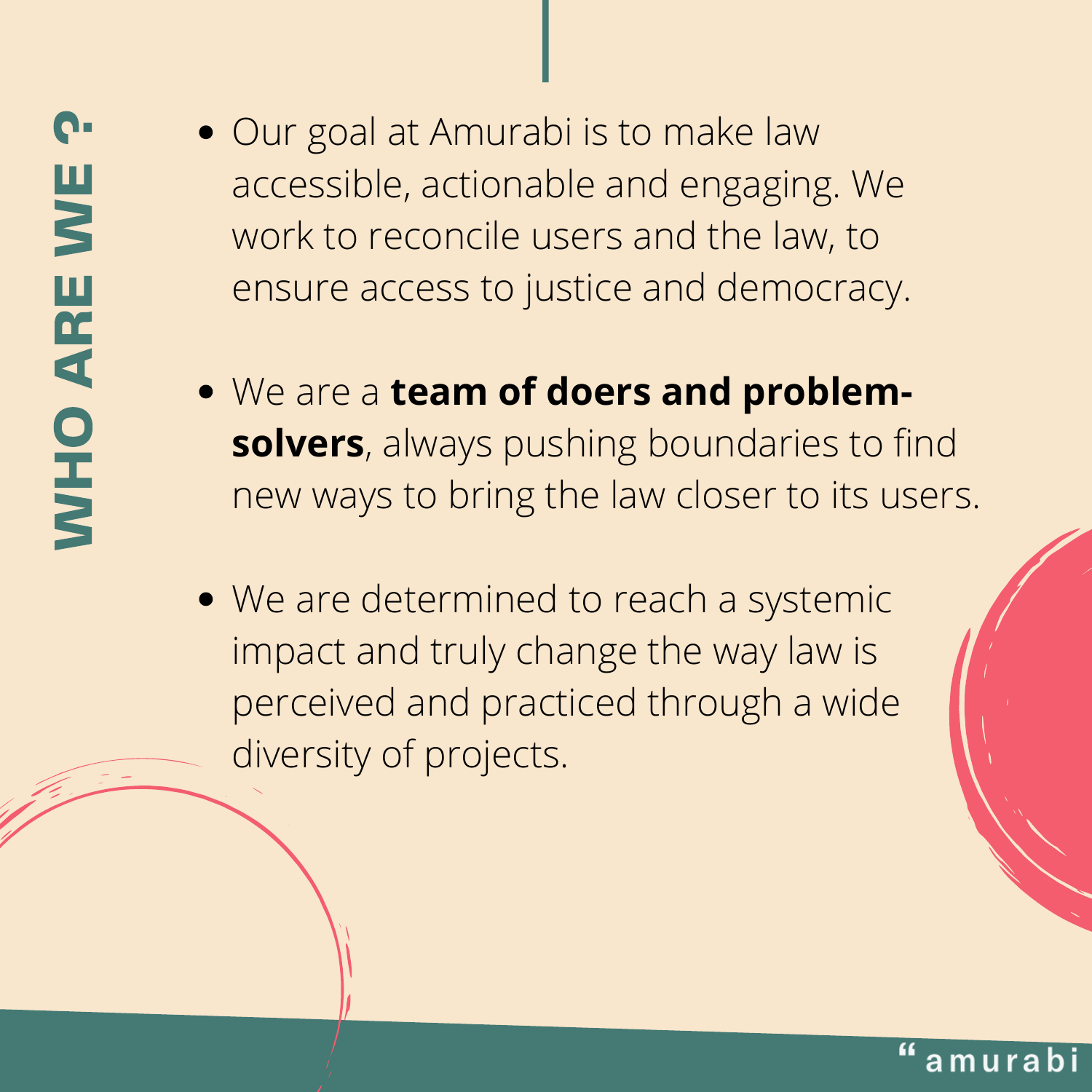### OUR CLIENTS

We work with a great variety of renown and recurring clients, such as Google, Moët Hennessy, The Serpentine Galleries, Perrotin, the CNIL, the ENM (French national school for judges), French Prime Minister Services (DILA), OVH Cloud, Sofia Genetics, Orange, Ubisoft, Maif, Geodis, DILA, Shiseido, EDF, Aviva Investors…



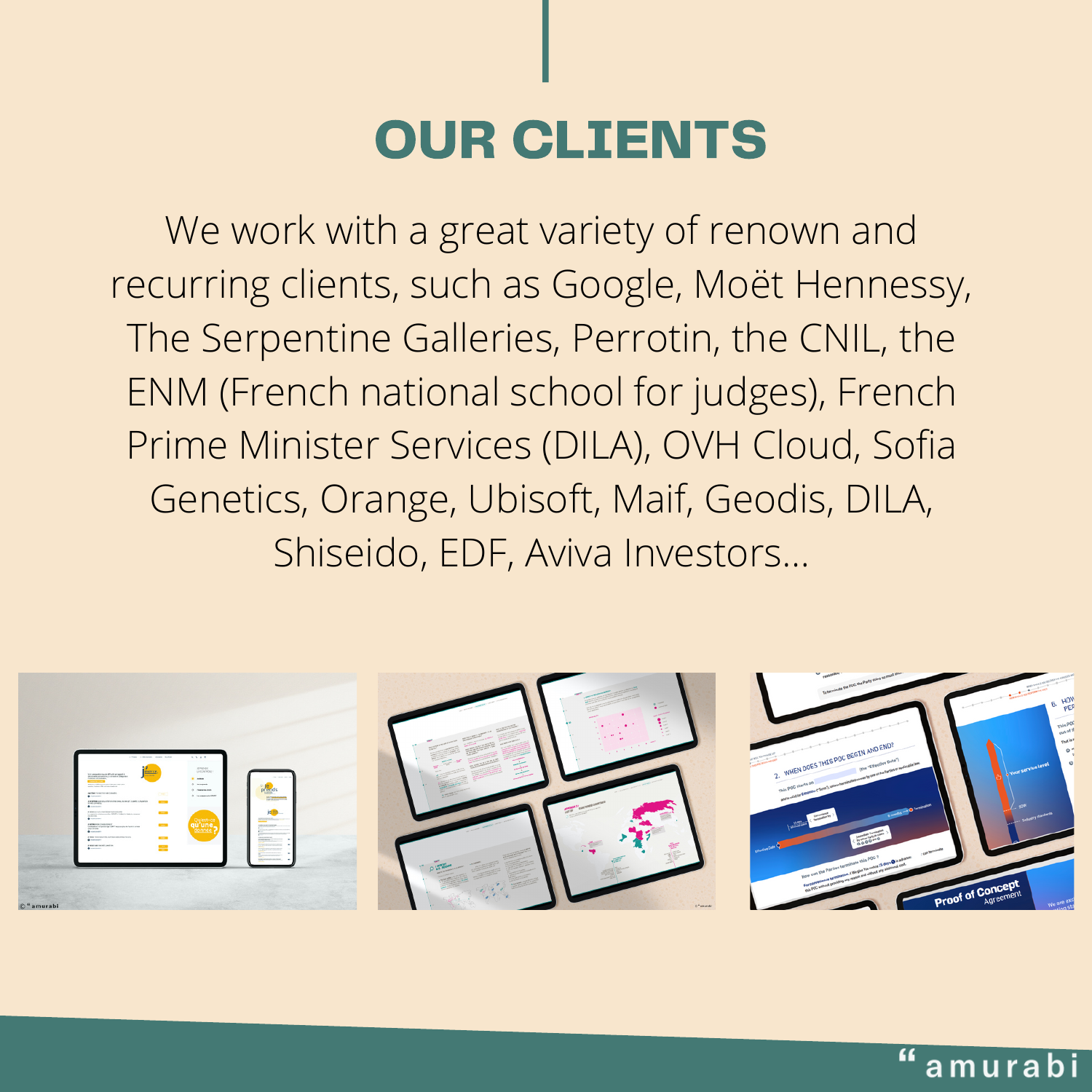



# As soon as possible!

Undefined Duration Contract (CDI) In our beautiful offices in Paris (from September on)